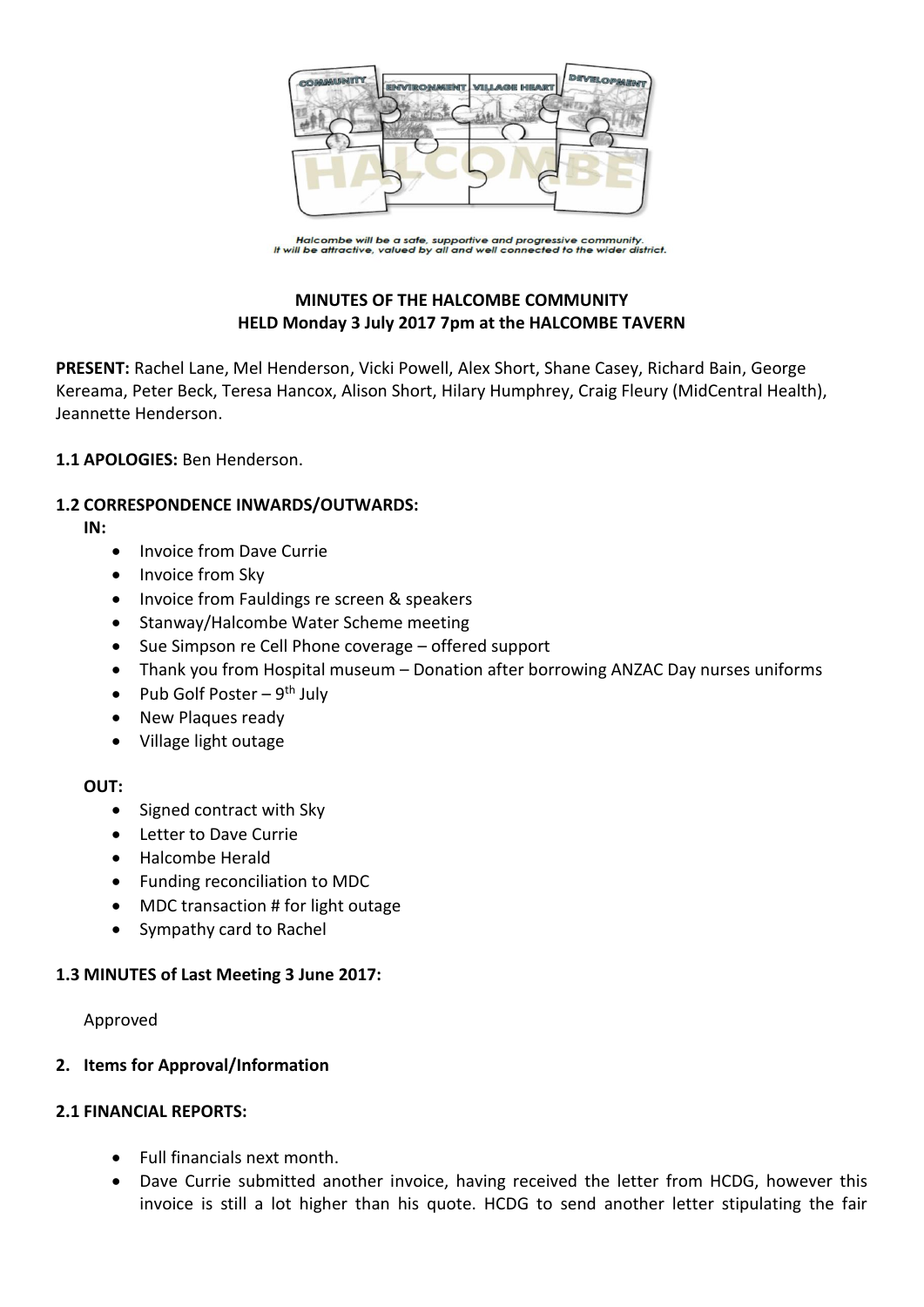amount that was agreed and that the HCDG is prepared to pay. Rachel to speak with Janine Hawthorne before proceeding with the above.

 Westpac need a letter on headed paper before we can move forward with getting online banking for the account.

| Halcombe Community Development Group Account (Westpac): |  |
|---------------------------------------------------------|--|
|                                                         |  |

| Opening Balance as at 24/05/17<br>Deposits $=$                                     | \$5,516.60  |
|------------------------------------------------------------------------------------|-------------|
| <b>Expenses =</b>                                                                  |             |
| Closing Balance as at 03/06/17                                                     | \$4,405.34  |
| Hall/Sports Ground Account (ANZ)<br>Opening Balance as at 11/04/17<br>Deposits $=$ | \$12,634.33 |
| <b>Expenses =</b>                                                                  |             |
| Closing Balance as at 03/06/2017                                                   | \$15,782.65 |

### **COUNCIL REPORT:**

- Parking along Monteith street in front of Halcombe school, plus angle parks past the Halcombe school car park entrance have been approved by council but pending funding.
- Building consents in the Manawatu has risen from 84 applications 2014/15 to 155 applications 2016/17.
- Fire and Emergency New Zealand will come into existence on 1 July 2017. This will cost each household an extra 70c per annum
- Annual Plan has been adopted for 2017-18. This will mean an overall rate increase of 3.9%.
- Waste Management and Minimisation Plan The council will adopt this plan with the following amendments:
	- o Not to implement the Feilding kitchen waste kerbside collection
	- o Not to extend kerbside recycling collection to villages within the district
	- o Install Mobile Recycling Centres (MRC's) in Halcombe and Apiti
	- o Endeavour to have greater levels of off-farm solid waste disposal and recycling of inorganic agricultural wastes
	- o Further understanding of Communities needs in respect to waste management and minimisation

# **3. Other Business**



# **3.1 Community**

# **Calendar for 2017:**

• Mid-Year Get Together - 8<sup>th</sup> July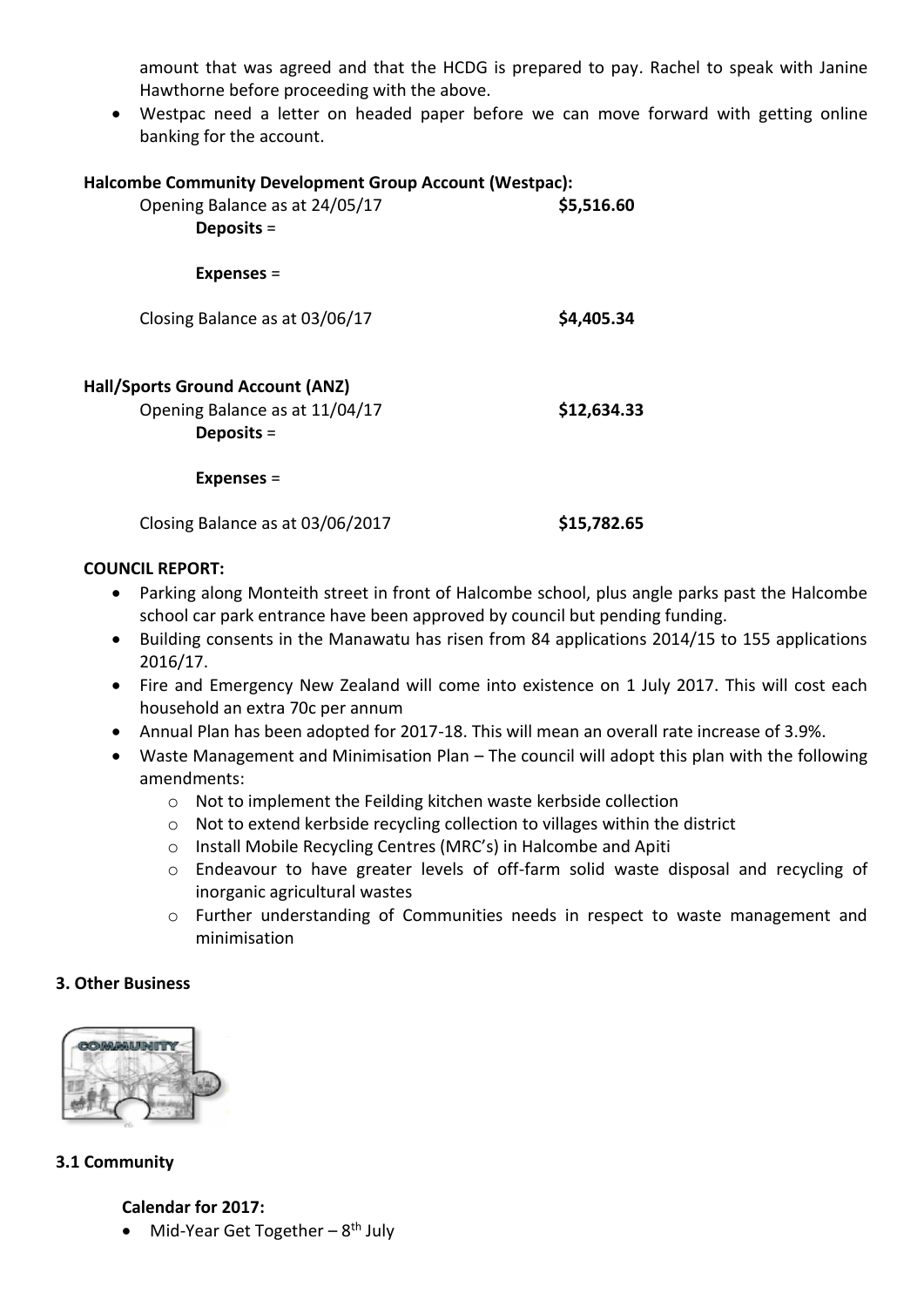- Pub Golf  $10$ am 9<sup>th</sup> July
- 9<sup>th</sup> July Stanway Mid-winter lunch.

**Meet Ya Neighbour (rugby match)** - Ticket sales for the Mid-Year get together are slow. A vote was taken whether this event should go ahead. Votes are follows:

> Cancel – 2 Go ahead – 8

It was agreed that the event should go ahead as planned and hope for sales & door sales to cover the

cost. Mel – Meat, Float, Bar Rachel – Decorations, Games Sheets, Prizes Lucy – Buns and salads Vicki – slices Jeannette – tea, coffee & milk

Decorate Thursday night at 7.30pm, Clean-up after event on Saturday night and Sunday morning.

# **MidCentral Health** – Craig Fleury **Locality Approach to Health and Wellbeing Plans**

Craig Fleury spoke to the HCDG with regard to the Mid Central DHB's refreshed 'Strategy' extending the original Vision of 'Quality Living – Health Lives' to include 'Well Communities'. This acknowledges the importance of taking a broader population health perspective.

Three main sections

- A stock take, within the identified scope, of current community health and social services within each locality.
- Looking at the opportunities that exist across community health and social services available in each locality to work more collaboratively together to tackle identified priorities.
- How health care is provided and the opportunities that exist to ensure that no matter who you are or where you live you can get the help you need, when you need it in regard to the identified priorities.

Health and Wellbeing Plans

- There will be a Health and Wellbeing Plan produced for each locality, unique to meeting that area's identified priority needs.
- Each plan will identify  $2 5$  priority needs with actionable steps under each priority.
- The plan will have short, medium and long-term actions (over 1-5 years).

Craig took notes and will produce a report to be sent to each of the communities on the above.

| <b>Action Summary</b>                                             | Person responsible     | <b>Minutes date</b> |
|-------------------------------------------------------------------|------------------------|---------------------|
| <b>COMMUNITY</b>                                                  |                        |                     |
| Halcombe community Civil Defence strategy: still progressing      | Sue                    | Feb 2014            |
| <b>Soldier History: WWII</b>                                      | Richard + Jeannette    | May 2014            |
| Picture from Vicki: We need to decide where to put this.          | Mel / All              | <b>July 2014</b>    |
| <b>Community Calendar:</b> Dates need to be loaded into it $+$ it | All to feed-in dates + | Aug 2014            |
| published on the website.                                         | Rachel to load         |                     |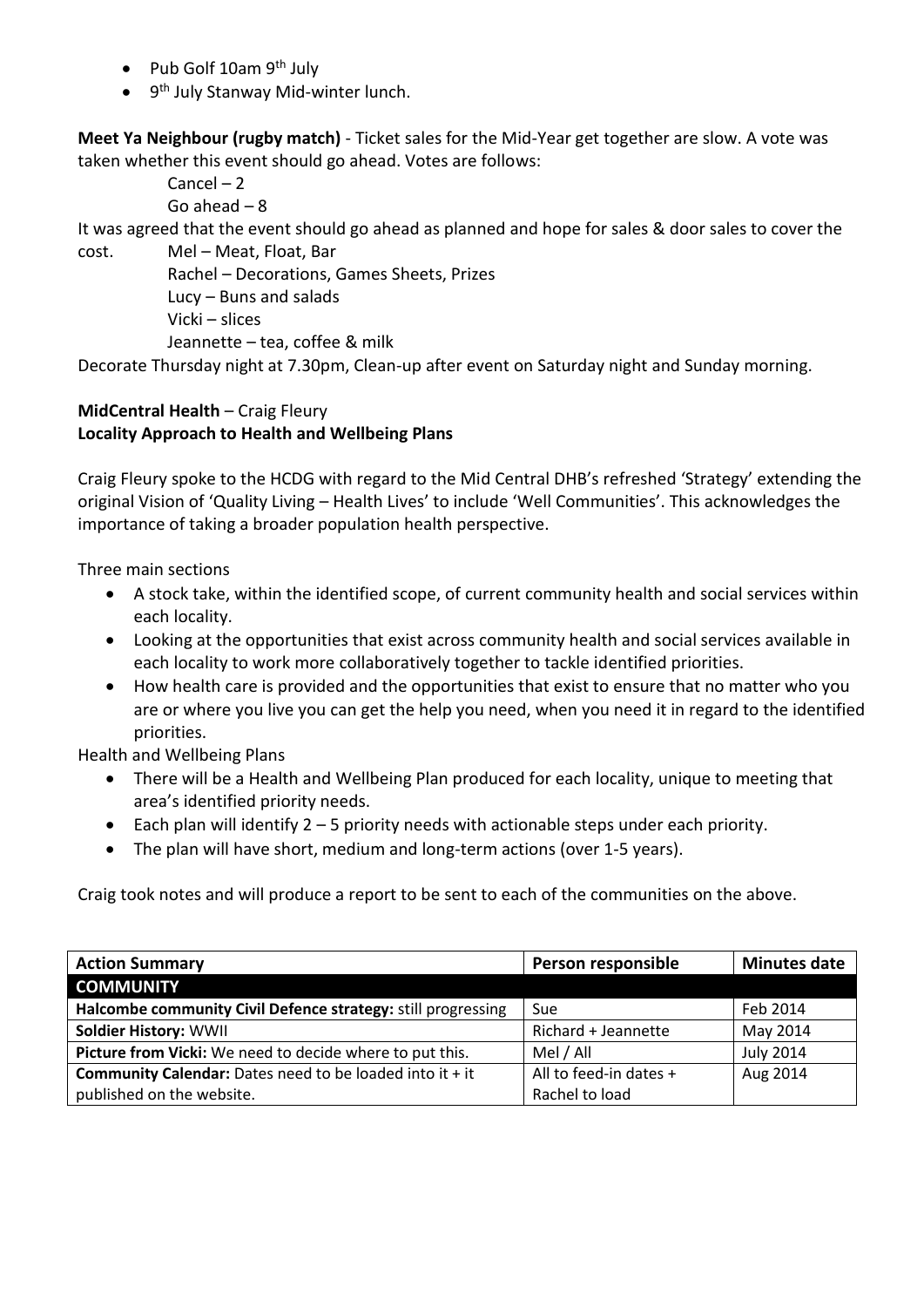

### **3.2 Environment**

### **Walkway**

- Ready-crete has been done by Richard
- Working Bee Sunday  $20<sup>th</sup>$  August 9am 3pm
- Stones to be places under the 'Halcombe' signs at either end of village

| <b>Action Summary</b>                                        | Person responsible | <b>Minutes date</b> |
|--------------------------------------------------------------|--------------------|---------------------|
| <b>ENVIRONMENT</b>                                           |                    |                     |
| Thank you, plaque, Rachel to organise a plaque for RAL to go | Rachel             | Sept 2014           |
| on their "sponsorship wall". - Needs to be put up            |                    |                     |
| Balance of the Health & Safety equipment to be purchased     | Rachel             | June 2016           |



# **3.3 Village Heart**

- Railway Gate needs sanding and re-painting. Richie to measure domain gate gap.
- New signs have been erected at the cemetery
- Small fencing job between Toilets and Wall need a fencer to do this. Get written quotes!!

# **Hall and Sports ground**

- Mel, Richard, Rachel & Jeannette have all now got keys to the hall.
- Newbury Hall report next meeting (August) probably need to set up a subgroup to look into this further.

| <b>Action Summary</b>                                      | Person responsible        | <b>Minutes date</b> |
|------------------------------------------------------------|---------------------------|---------------------|
| <b>VILLAGE HEART</b>                                       |                           |                     |
| Signage for Toilets: Jeff to put this up.                  | Jeff Lane                 | Mar 2014            |
| <b>HALL/SPORTS GROUND</b>                                  |                           |                     |
| Policy for accessing Hall/Sports Ground funds: Application | Rachel                    | Feb 2016            |
| form to be completed.                                      |                           |                     |
| Carpet for supper room area: Quote required for this.      | Mel                       | <b>July 2014</b>    |
| New Vinyl for Toilets: Quote required                      | Mel                       | Aug 2014            |
| Hall furniture: Replace with lighter tables and chairs     | Mel/Karen/Rachel/Jeanette | Aug 2014            |
| Hall curtain: Needs to be repaired                         | Rachel / Mel              | Dec 2016            |
| Loading ramp to be built                                   | Working bee               | Dec 2015            |